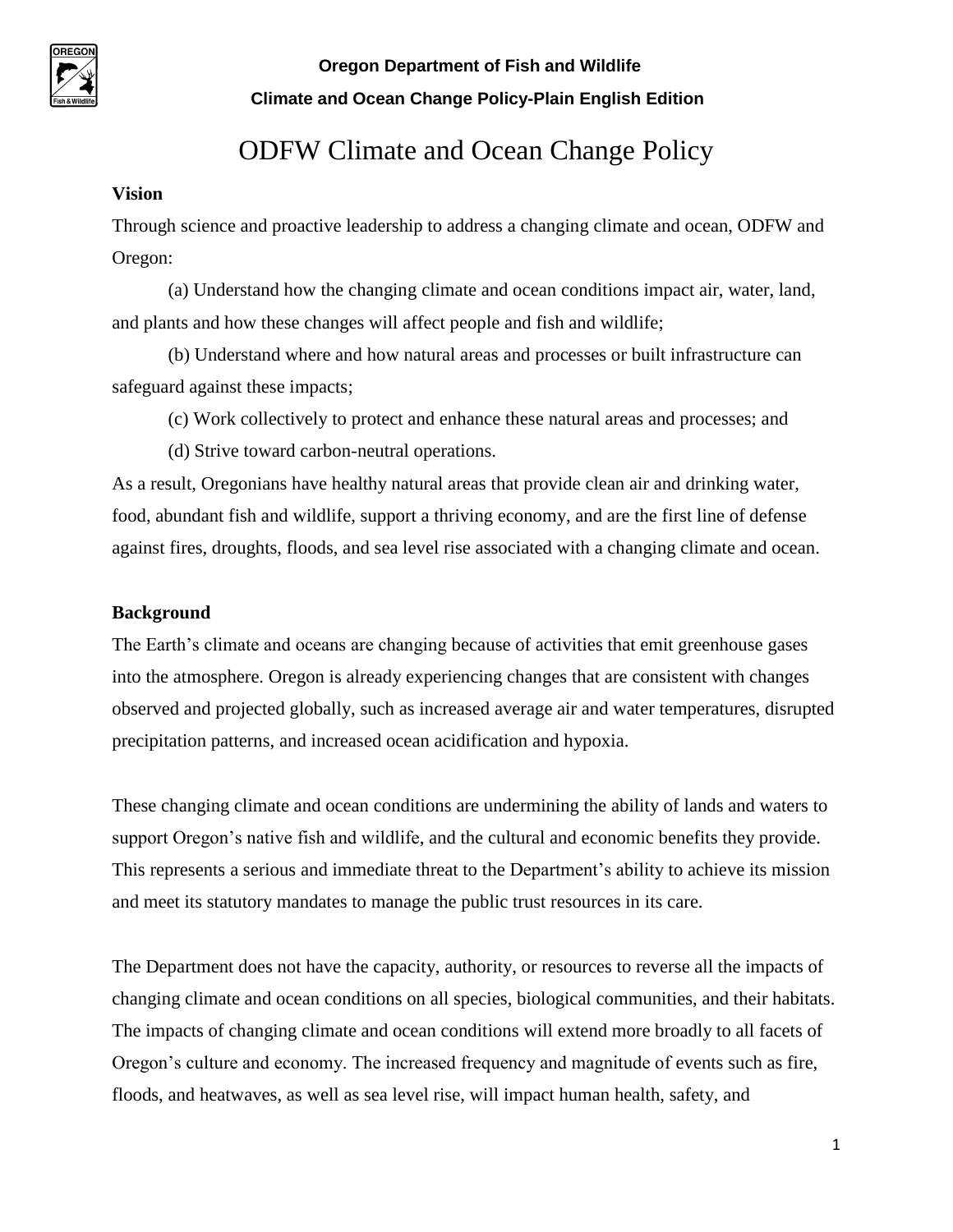

infrastructure. There will be direct costs associated with responding to and recovering from these events.

Appropriately managed lands and waters can play a significant role in reducing risk from extreme events (e.g., flooding, fire) to human health, safety and property. It is critical that the Department and Oregon improves the preparedness of fish and wildlife, its communities, culture, economy, and natural resources to these changes.

The systems in place at the time this policy was adopted are inadequate to respond sufficiently. There is a need for rapid institutional change to improve coordination around science, planning, and implementation of preparedness actions, as well as in working towards carbon neutrality of state government operations.

The Department can provide strong leadership in support of the State's collective effort to respond to the impacts of climate and ocean change. This leadership will focus on providing good science, implementing appropriate stewardship actions, enhancing cross-agency coordination of natural resource management to achieve a balanced climate adaptation response, and leading by example toward achieving carbon neutrality.

#### **Purpose of the Climate and Ocean Change Policy (**635–900–0001)

The Earth's climate and oceans are changing. The Fish and Wildlife Commission concurs with the Climate Change 2014: Synthesis Report. Contribution of Working Groups I, II and III to the Fifth Assessment Report of the Intergovernmental Panel on Climate Change that the current warming trend is of particular significance because most of it is extremely likely (greater than 95 percent probability) to be the result of human activity since the mid-20th century and proceeding at a rate that is unprecedented over decades to millennia.

Oregon is already experiencing changes that are consistent with changes observed and projected globally, such as increased average air and water temperatures, disrupted precipitation patterns,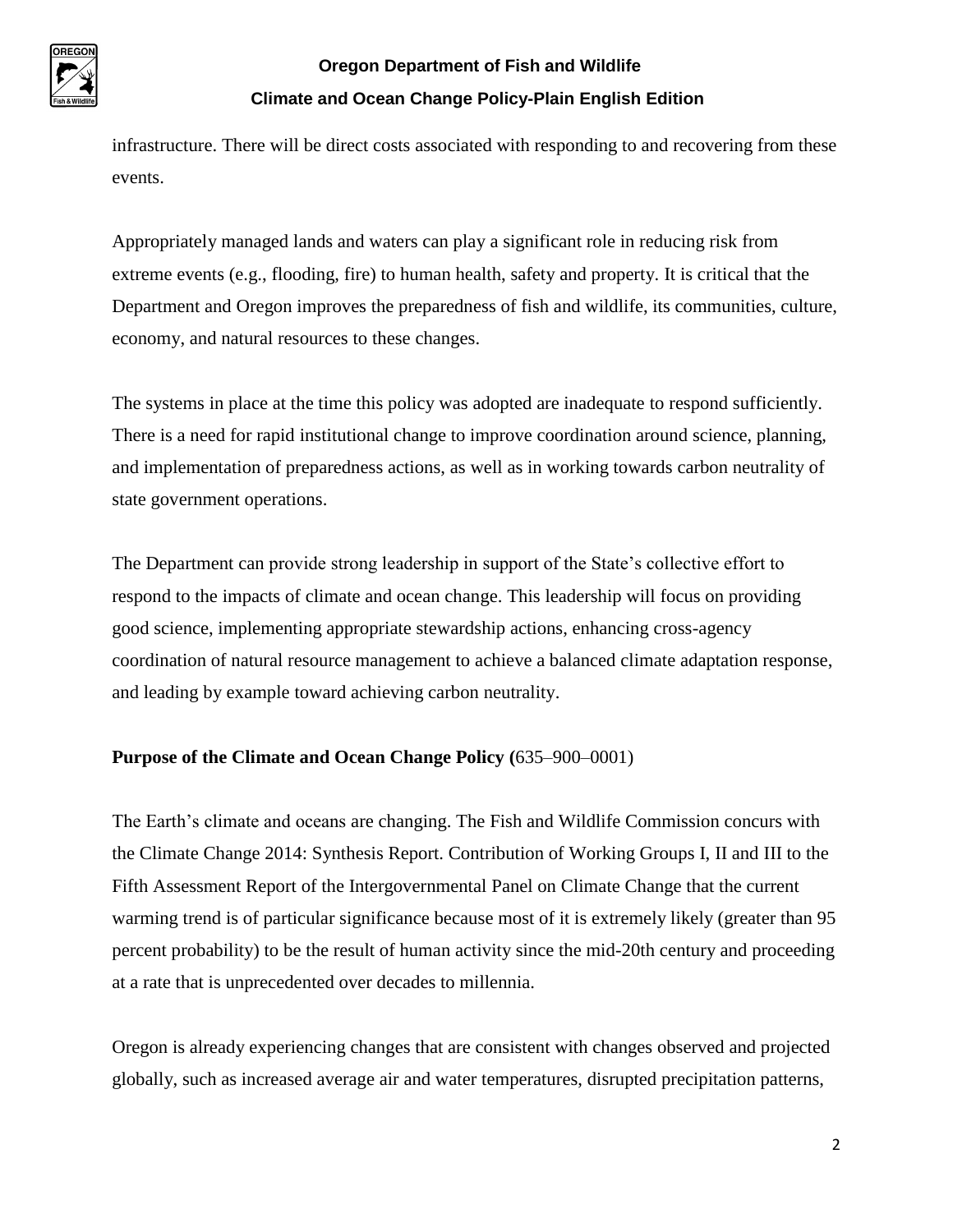

and increased ocean acidification and hypoxia. The purpose of this policy is to ensure that the Department prepares for and responds appropriately to the impacts of a changing climate and ocean on fish, wildlife, their habitats, and their use and enjoyment by current and future Oregonians.

#### **Key Expectations Underpinning the Climate and Ocean Change Policy (**635–900–0003)

This policy provides overarching guidance to the Department with all of its operations and activities. This guidance is based on the following key, science-based projections and expectations about how the climate and ocean will continue to change and how fish and wildlife populations and their habitats will respond to those changes.

We assume that air temperatures will continue to increase and Oregon's coastal waters will continue to acidify and become more hypoxic. These changes will result in cascading impacts that, in general, include:

(a) Changing precipitation patterns, including a decreasing trend for snowpack volume, resulting in changes in streamflow characterized by increased frequency and severity of flooding, increased flows in winter, and decreased flows in late summer and fall;

(b) An increasing trend in fresh- and marine- water temperatures;

(c) A change in wildfire patterns, including an increase in the frequency and magnitude of intense wildfires;

(d) Changing ocean currents and stratification, including changes in the frequency and magnitude of coastal upwelling; and

(e) Rising average ocean levels

We expect that these changes will not occur evenly in all habitats and that some species, biological communities, and habitats will have characteristics that make them more resistant to these changes. We also expect that these changes will not occur evenly through time. The frequency of years in which Oregon's fish and wildlife experience good conditions will diminish and the frequency and magnitude of poor environmental conditions will increase. As a result of these changes, we expect a number of impacts, including but not limited to: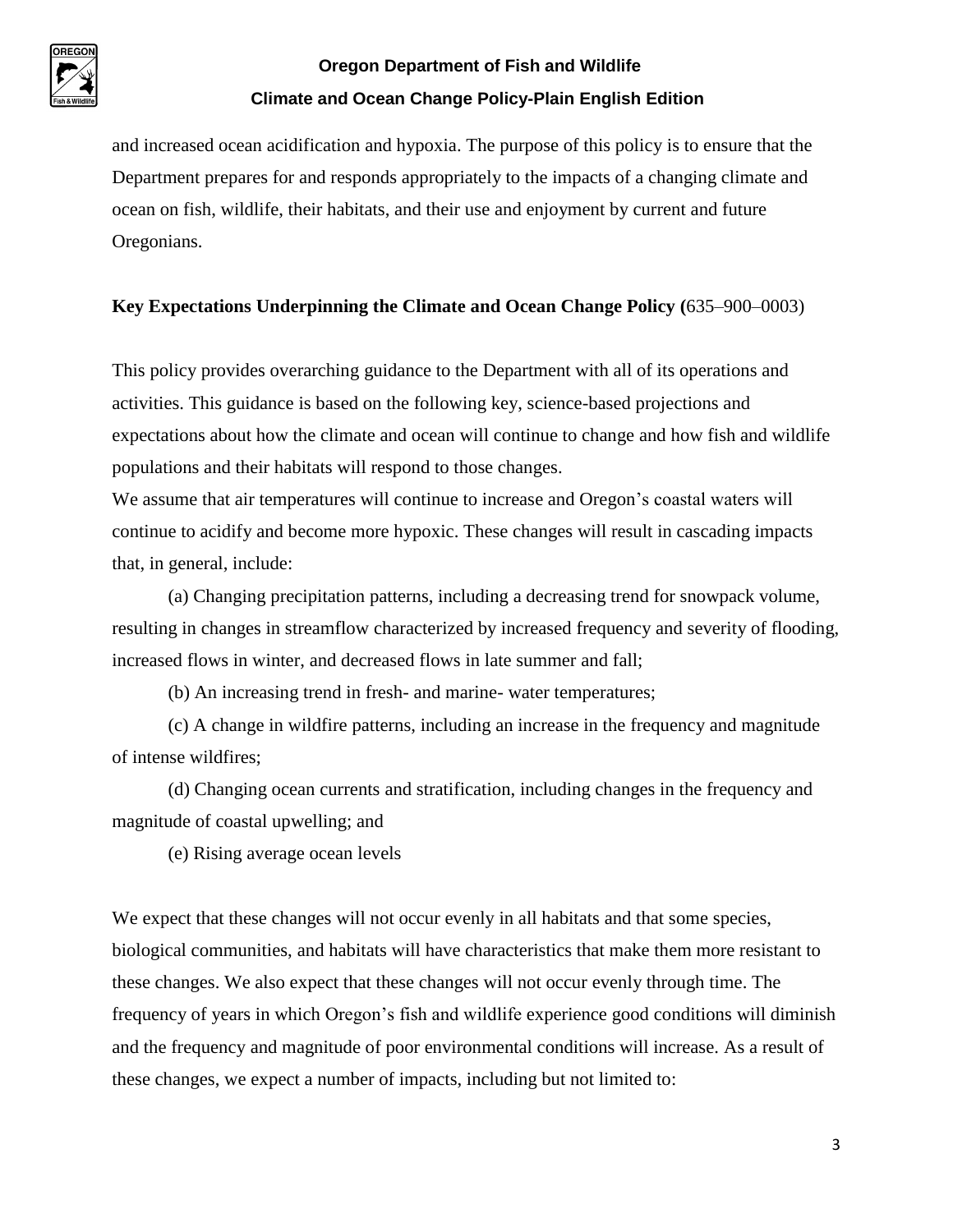

(a) Changes in the distribution and range of many fish and wildlife populations;

(b) Changes in food-webs resulting in negative effects on some key species and long term shifts of key ecosystems;

(c) Conditions in some areas will become unsuitable to support self-sustaining populations of vulnerable native species;

(d) These changes will favor many non-native or invasive species, as well as bacteria, viruses, and parasites, and that this will negatively impact native species; and

While we are already observing some of these changes and expect this to continue for many decades even if greenhouse gas reduction efforts are successful, we recognize that there is uncertainty in the timing and extent of impacts to habitat, in the ability of fish and wildlife to adapt to changes, and in how changes in one part of a food web may impact the balance of ecosystems.

#### **Goals of the Climate and Ocean Change Policy (**635–900–0005)

(1) Ensure the Department understands the risks and opportunities associated with changing climate and ocean conditions and incorporates that understanding into all of the Department's actions to maximize the conservation, use, and enjoyment of fish, wildlife, and their habitats for present and future generations.

(2) Provide leadership toward a coordinated statewide and regional response that minimizes the impacts of changing climate and ocean conditions on Oregon's natural resources and the communities, culture and economies reliant on them, and allows for sustainable use of natural resources in the future.

(3) Increase public awareness about the current and future impacts of climate and ocean change on fish, wildlife, and their habitats and the value of resilient habitats for fish and wildlife, clean air and water, flood attenuation, recreational opportunities, and the natural resources economy. (4) Provide leadership towards achieving the reductions in global greenhouse gases emissions that will be needed to prevent worsening of the impacts by reducing the Department's carbon footprint to the extent practicable, with the goal reaching carbon neutrality.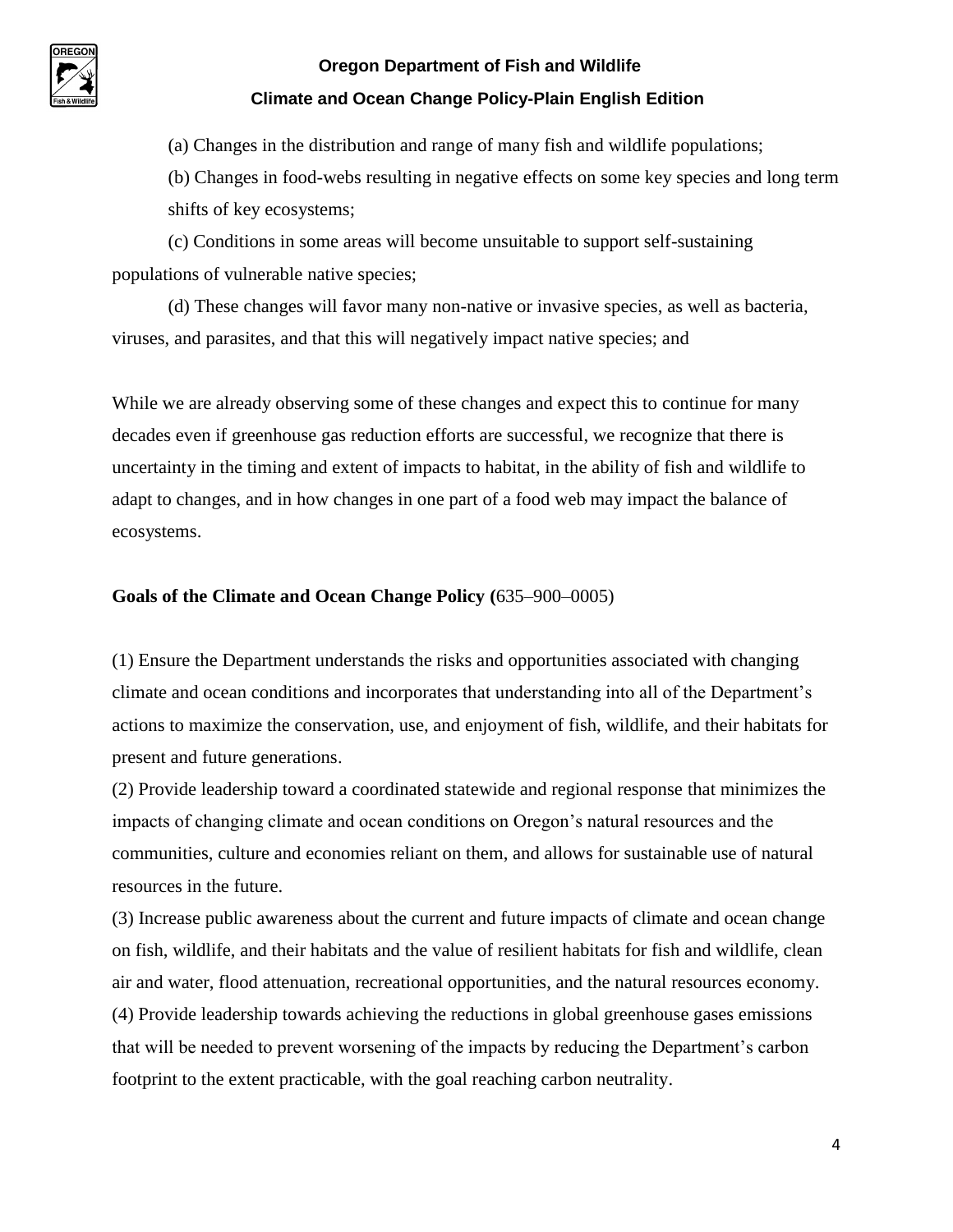

#### **Implementation (**635–900–0007)

The Climate and Ocean Change policy is intended to be overarching in scope and will be applied as follows:

- (1) The Department should, as appropriate, lead a coordinated, long term state-wide response consistent with direction in 635 – 900 – 0010 of this rule.
- (2) The Department will integrate relevant climate and ocean change monitoring and research needs into the planning, prioritization, and implementation of the Department's science in accordance with the Key Principles in 635 – 900 – 0015.
- (3) The Department will incorporate the relevant Key Principles in 635 900 0013 through 635 – 900 – 0020 into any new Department plans or policies and will revise any existing plans or policies to incorporate these principles as needed.
- (4) The Department will apply the Key Principles in  $635 900 0013$  through  $635 900 0013$ 0020 when the acting in a consultation, regulatory, or advisory role and when prioritizing the use of Department resources.
- (5) The Department will develop a carbon reduction plan by 2022 that outlines how the Department will reduce its own net carbon emissions, with the goal of being carbon neutral by mid-century, through the construction, purchasing, and use of energy-efficient facilities, structures, vehicles, and equipment and by managing Department owned lands to sequester carbon. As a precursor to the development of a plan, the Department should assess its carbon footprint within a year from adoption of this policy and thereafter on a recurring basis not longer than 5 years.
- (6) The Department will develop a communications strategy and coordinate with local and regional partners to raise awareness of the effects and impacts of climate and ocean change and the steps the Department is taking to counteract and adapt to impacts on fish, wildlife and their habitats in the face of changing climate and ocean conditions and the value of resilient natural areas for both fish and wildlife, clean air and water, recreational opportunities, and the natural resource economy.

#### **Statewide Coordination of a Climate and Ocean Change Response (**635–900–0010)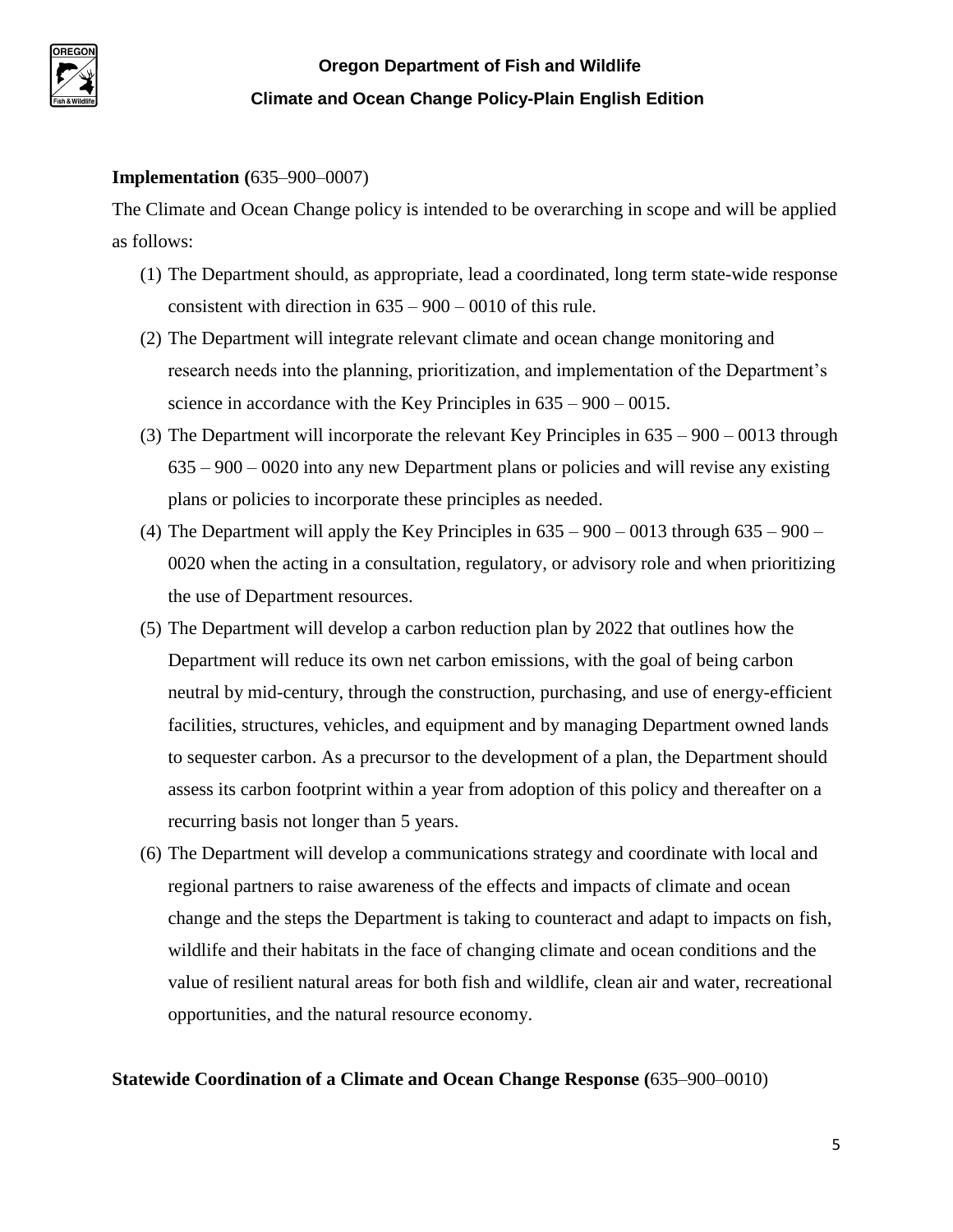

The Department should exhibit leadership in facilitating a coordinated statewide response to minimizing the impacts of the changing climate and ocean conditions on Oregon's natural resources and the people who depend on those resources. As such, the Department should, to the extent practicable:

- (1) Work with other executive branch natural resource agencies and appropriate federal, tribal, and local partners to complete inventories of the State's natural resource assets. The inventories should also evaluate the vulnerability of our assets and/or their utility in improving preparedness to changing climate and ocean conditions, and identify areas for priority investment of resources.
- (2) Work with other state, federal, and tribal natural resource agencies and academic institutions to ensure research and monitoring related to changing climate and ocean conditions is conducted efficiently by:
	- a. Identifying existing and new foundational data that are needed by multiple agencies to adequately monitor and project the impacts of changing climate and ocean conditions;
	- b. Coordinating the collection, storage, and analysis of this data; and
	- c. Ensuring there is appropriate consistency in the use of climate models and emissions scenarios.
- (3) Work with other executive branch agencies, to the extent possible, to determine clear priorities for vulnerable natural resources within and across geographical areas of the State then coordinate implementation of regulatory and non-regulatory authorities consistent with these priorities. This collective effort should seek to address legacy impacts to fish and wildlife in priority areas and avoid or minimize further negative outcomes for fish and wildlife populations statewide. This collective effort should include collaboration with local, regional and tribal jurisdictions.
- (4) Work with other state and federal agencies and local governments, to the extent possible, to review incentives and regulations that relate to the protection, enhancement, and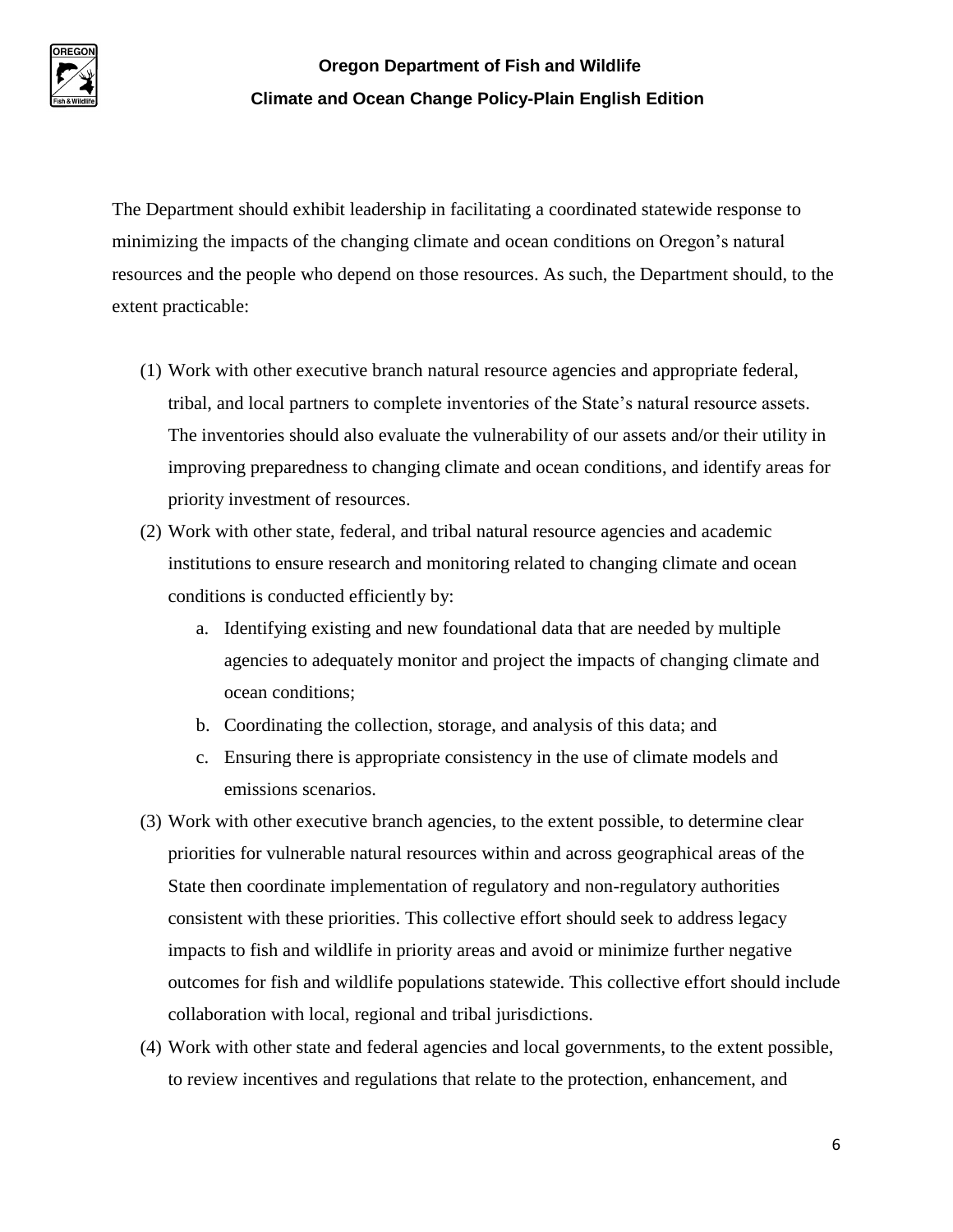

management of fish and wildlife habitat with the goal of ensuring that the appropriate mechanisms exist to:

- a. Achieve protections and enhancement in priority areas for fish and wildlife
- b. Encourage economic development that sustains essential ecosystems while providing preparedness for the impacts of the changing climate and ocean; and
- c. Ensure that voluntary and regulatory actions are coordinated among agencies.
- (5) Work with the public and landowners to encourage or incentivize habitat management that protects and enhances priority areas for fish and wildlife as well as increasing carbon sequestration.

#### $635 - 900 - 0013$

#### **Climate and Ocean Change Key Principles for Coordination**

- (1) The Department should collaborate and partner with other agencies, tribes, stakeholders, and academics to achieve successful implementation of this policy.
- (2) Collaborations and partnerships should span scientific expertise, stakeholder interests, and regulatory authorities.

#### **Climate and Ocean Change Key Principles for Science (**635–900–0015)

- (1) The Department should ensure that it is monitoring the appropriate metrics to document the changing climate and ocean conditions (e.g., flow, temperature, dissolved oxygen, ocean pH) and the impacts of those changes on fish, wildlife, and their habitats (e.g., distribution, survival, disease).
- (2) The Department should use appropriate analytic approaches to determine how species, biological communities, and habitats may respond to the changes in climate and ocean conditions on a time horizon that is relevant to a specific species' life history.
- (3) The Department should conduct ongoing research to reduce key uncertainties related to the response of fish, wildlife, or their habitats to climate and ocean change.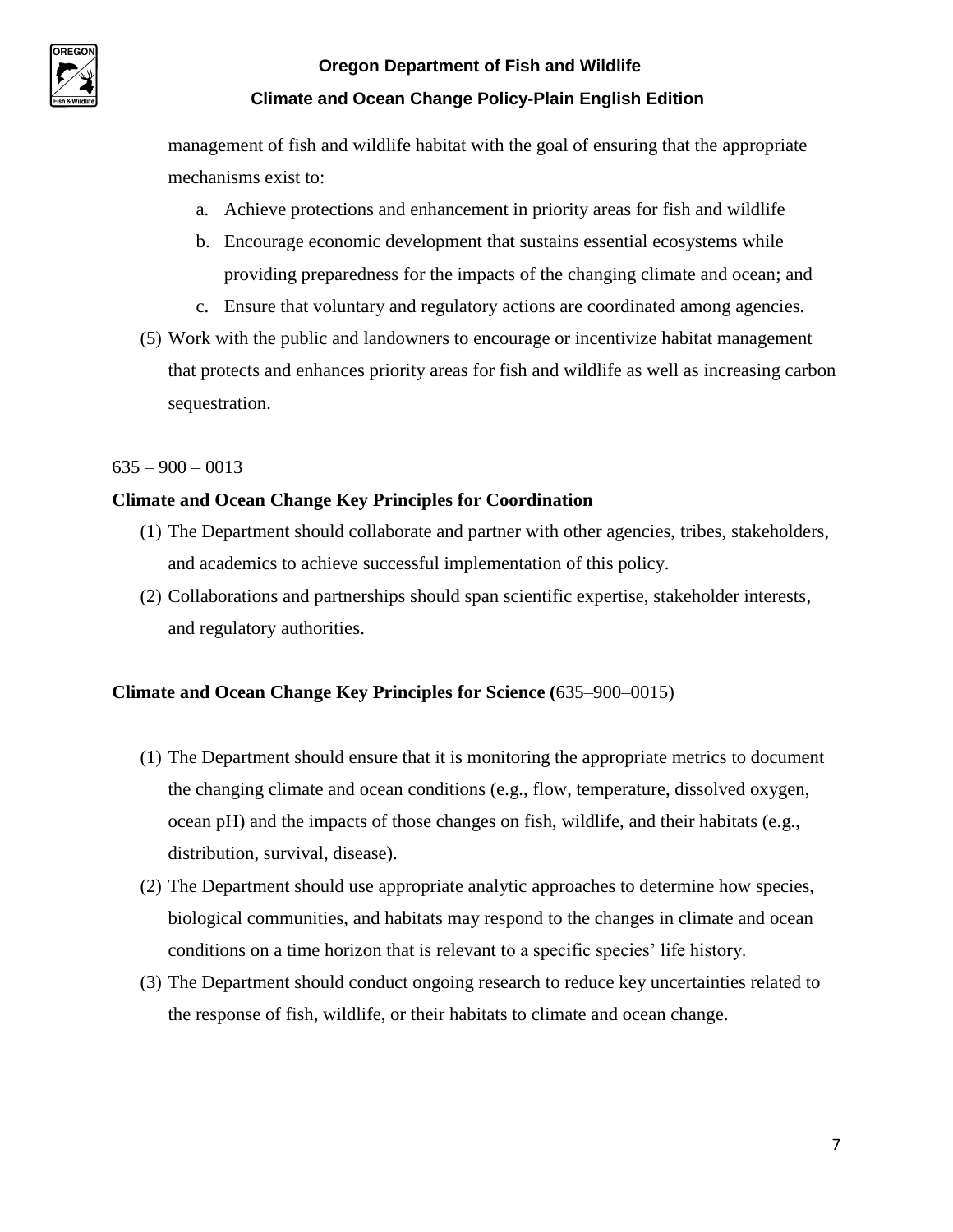

- (4) The Department should communicate clearly about the uncertainty involved in predicting both the likely changes in climate and ocean conditions and the impacts on fish and wildlife to allow decision makers to take action in an informed way.
- (5) The Department should consider modifying the timing and location of research and monitoring during periods of adverse environmental conditions that are stressful to individuals. Handling of live animals should balance the benefits of the research and monitoring against the additional impacts to the animal, as well as risks to the population.

### **Climate and Ocean Change Key Principles for Species and Habitat Management (**635–900– 0017)

- (1) The conservation of naturally produced native species in the geographic areas to which they are indigenous is a primary obligation of the Department. It is on this platform of conservation that the social and economic benefits of harvest and viewing are realized. As such, the ability to utilize fish and wildlife for harvest or viewing is dependent on the health of wild populations. Conservation and use are not mutually exclusive, and can be fully integrated through risk management that scales use appropriately to avoid undermining conservation.
- (2) The Department should, to the extent predictions are available, incorporate into all of its actions an understanding of predicted future conditions and how species may respond to these conditions on a time horizon that is relevant to specific species' life history. These responses may include range shifts, local extirpations, altered species compositions, and elevated life-stage vulnerabilities. Management goals, strategies, and actions will consider this long view, but allow for near term conservation, utilization, or transition in an adaptive management approach.
- (3) The Department may manage a species whose range naturally expands into or within Oregon as a result of the changing climate and ocean for conservation or utilization purposes in the new area provided this does not conflict with the conservation of naturally produced native species in the new area. When a species range shift or expansion is likely to have a negative effect on native species conservation in the new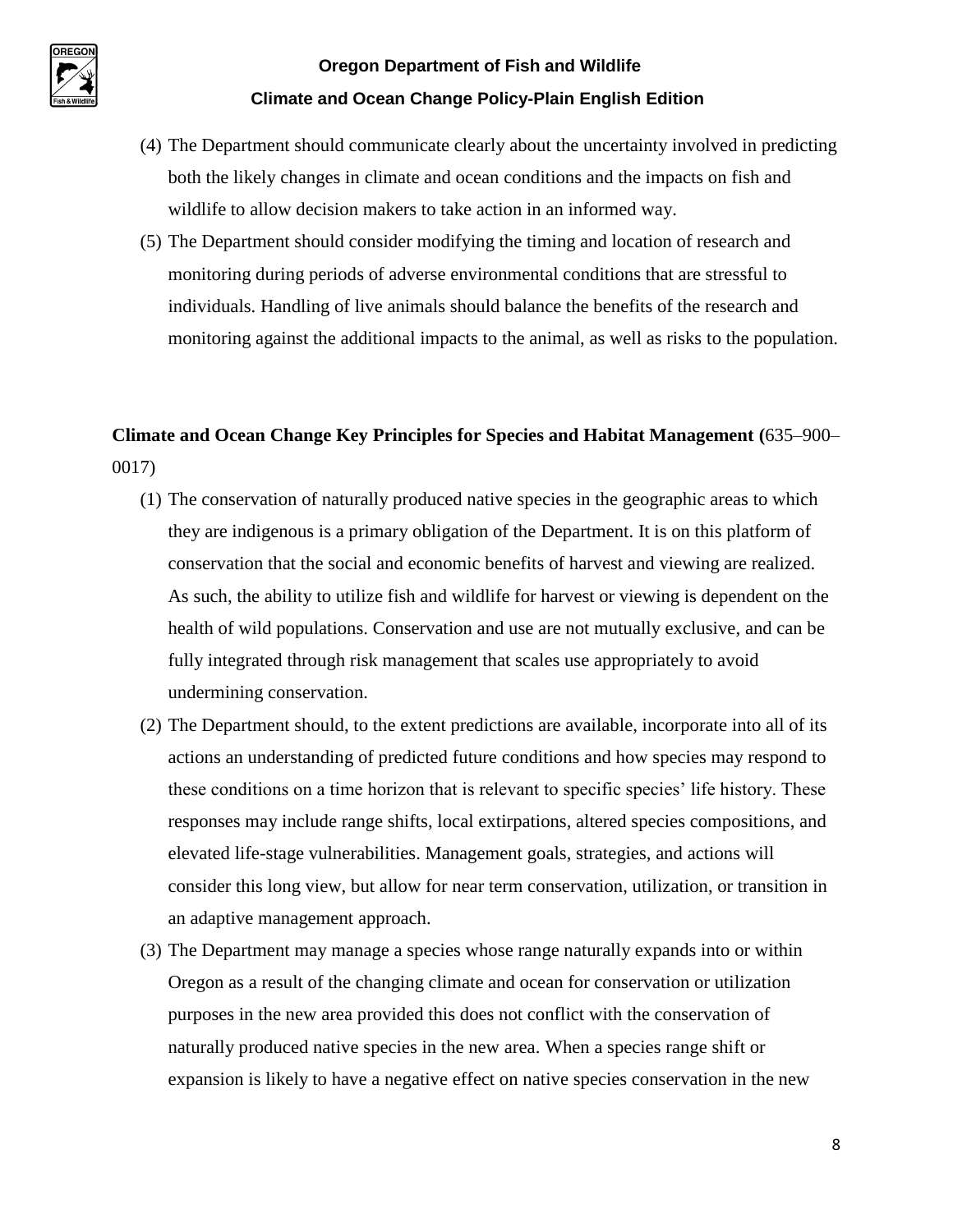

area, the Department will strive to limit these expansions to the extent practicable, unless otherwise directed in a Commission adopted plan.

- (4) The Department should proceed with a precautionary approach that is most likely to result in conservation of native species across as broad a range of future conditions as possible, including when faced with scientific and management uncertainty.
- (5) The Department should prioritize conservation actions for native species and their habitats to be most efficient and effective in achieving conservation outcomes. In some instances, naturally-produced, native species will be unable to persist in an area because the impacts of changing climate and ocean conditions are practicably irreversible. In these instances the Department, only through the Commission, may consider modification of the conservation approach as long as healthy populations of the species exist elsewhere in the range and the modification is in compliance with other state and federal laws.
- (6) The Department should plan for real time adaptive management of hatcheries, wildlife areas, and harvest to account for potential impacts to fish and wildlife populations during periods of adverse environmental conditions, such as high water temperature, low river flows, low oxygen water, or fire.
- (7) The Department should generally use the following approach when implementing management actions that relate to fish and wildlife habitat, unless directed otherwise through an adopted plan:
	- a) Give priority to protecting habitat for native fish and wildlife that is currently high functioning and projected to remain or become high functioning despite the impacts of changing climate and ocean conditions;
	- b) Give priority to restoration and enhancement actions where such actions would result in creation of high functioning habitat despite the impacts of changing climate and ocean conditions;
	- c) Assign lower priority to actions where projected habitat changes caused by climate and/or ocean change are likely to exceed native species' ability to persist.
	- d) Support actions that maximize carbon sequestration as long as such actions do not result in loss of habitat to fish and wildlife.